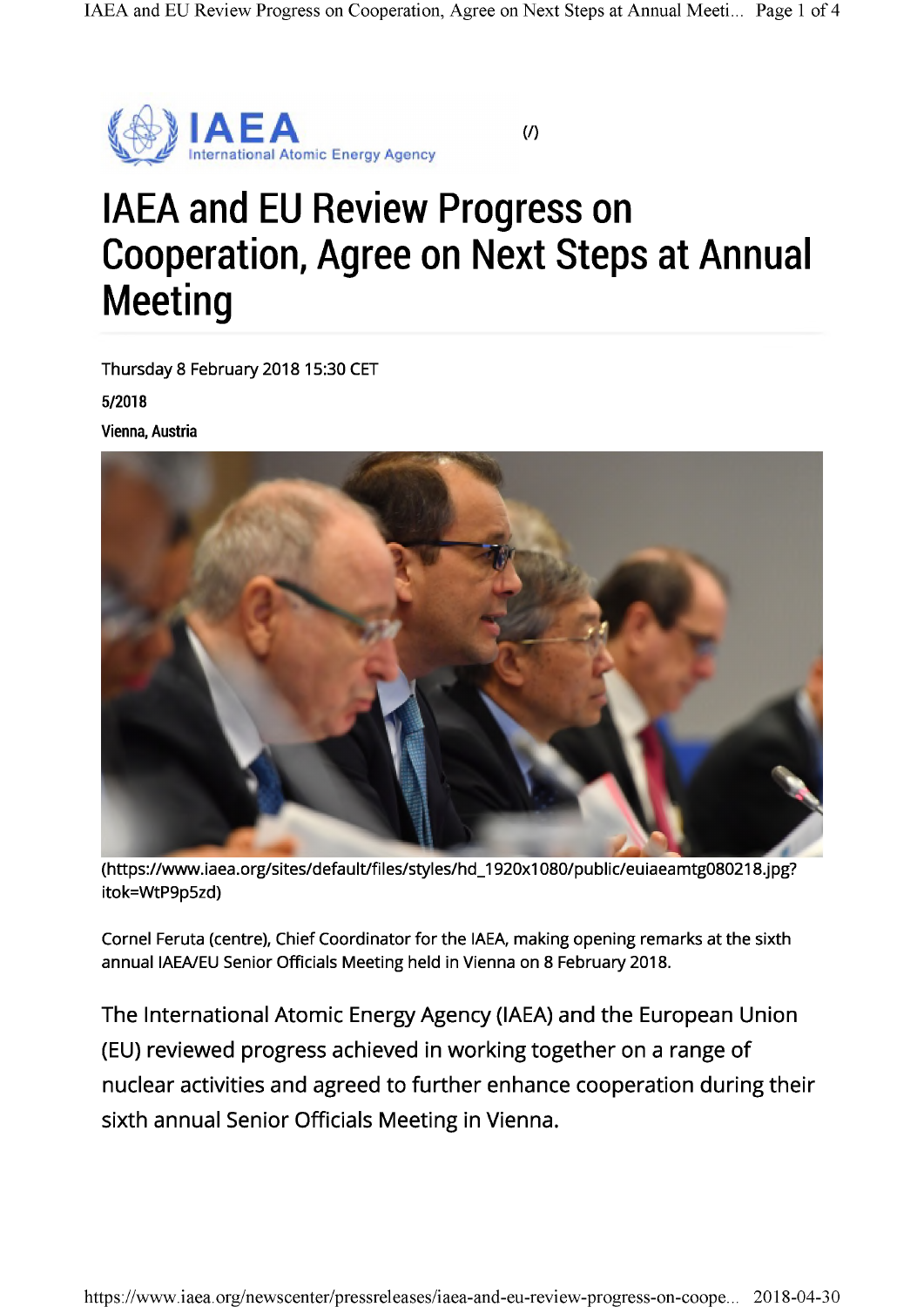The talks on 8 February at the IAEA's headquarters provided a forum for exchanging views on strengthening collaboration on nuclear safety, security, safeguards, sustainable development, nuclear energy research and increasing innovation. The two organizations welcomed the fruitful cooperation and progress achieved over the past years. They agreed to deepen cooperation in several areas, particularly in the promotion of nuclear applications for sustainable development.

"The EU is a significant partner for the IAEA and these annual gatherings of senior officials serve an important role in helping to coordinate our activities," said Cornel Feruta, Chief Coordinator for the IAEA. "We have been pleased by progress made in working together on several nuclearrelated issues, and look forward to deepening our cooperation, in particular in the area of nuclear applications for sustainable development."

"Nuclear safety and security remain our key priorities, both in Europe and globally," said Gerassimos Thomas, Deputy Director General in the Directorate-General for Energy of the European Commission. "In 2018, the EU will conduct its first ever topical peer review on ageing management of nuclear power plants under the amended Nuclear Safety Directive. It will also advance its strategic agenda on non-power applications in medicine, industry and research. We are working in close cooperation with the IAEA on these matters."

The EU and the IAEA reaffirmed support for the Joint Comprehensive Plan of Action GCPOA) based on their respective mandates. The EU High Representative, as Coordinator of the Joint Commission established under the JCPOA, will remain inclose contact with the IAEA regarding continued implementation of the agreement.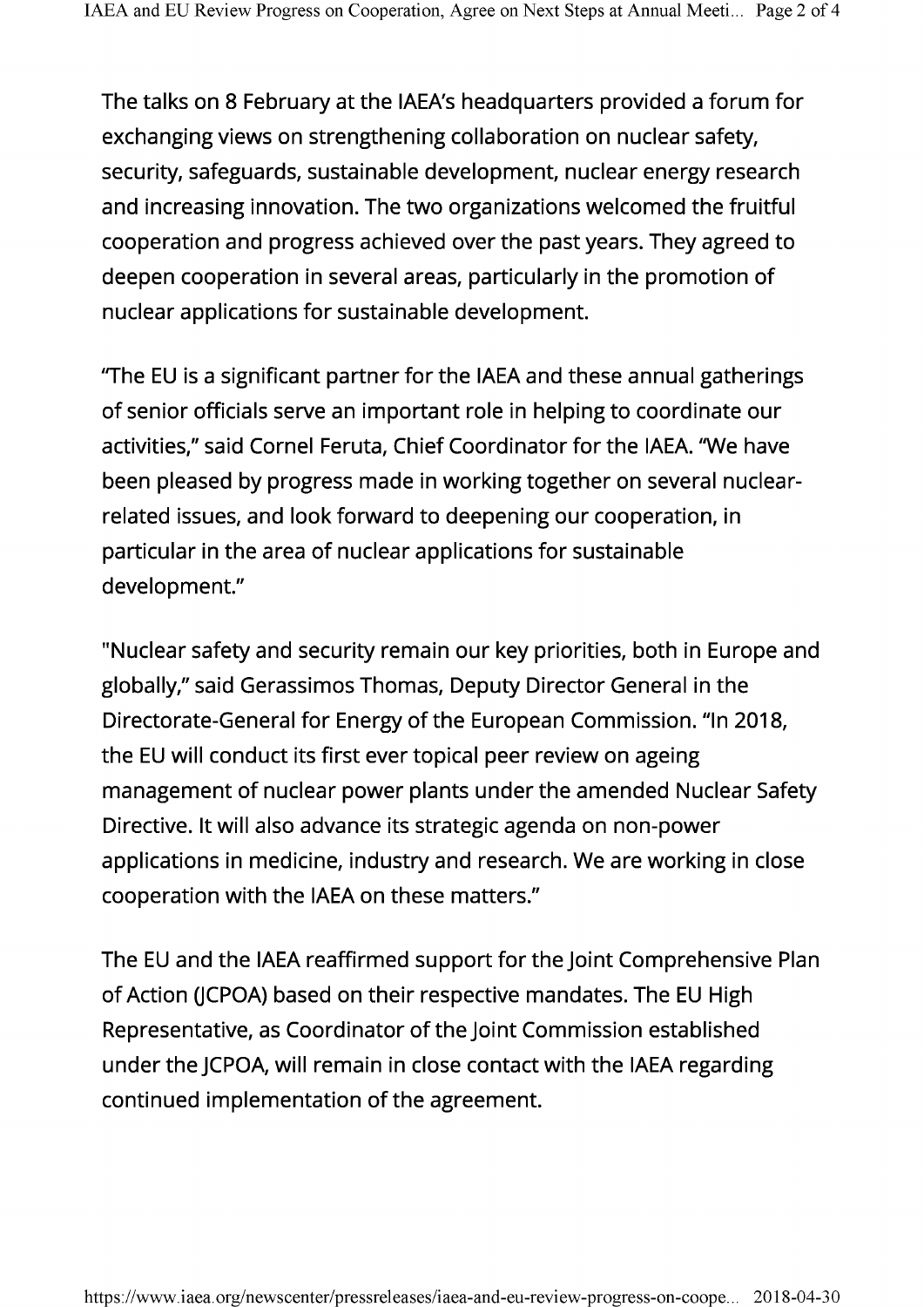EU support for a variety of IAEA activities has delivered consistent and concrete results over the past year. Officials commended the longstanding and successful cooperation under the Instrument for Nuclear Safety Cooperation. The EU also welcomed joint efforts to address environmental remediation in Central Asia and the upcoming donors' conference in fall 2018.

During the talks, the EU and the IAEA agreed to further strengthen cooperation in training as well as research and development. They welcomed progress in advancing activities on nuclear applications since the signing of Practical Arrangements in this field last year. The EU also reaffirmed its support for the implementation of the IAEA's 2018-2021 Nuclear Security Plan.

The sides welcomed the launch of the IAEA's new ARTEMIS peer review service of national decommissioning and waste management programmes, to which the European Commission contributes. First reviews have taken place in some EU Member States under the EU waste directive. The safe long-term operation of nuclear power plants and developments related to Small Modular Reactors (SMRs) were also discussed.

Officials reviewed progress on the implementation of nuclear safeguards in EU Member States and on the European Commission Support Programme to the IAEA. Exchanges took place on the 2018 Preparatory Committee for the 2020 Review Conference on the Treaty on the Non-Proliferation of Nuclear Weapons (NPT), scheduled to be held 23 April to 4 May 2018 at the United Nations Office in Geneva.

The next Senior Officials Meeting is expected to take place in Luxembourg in early 2019.

**2 8**